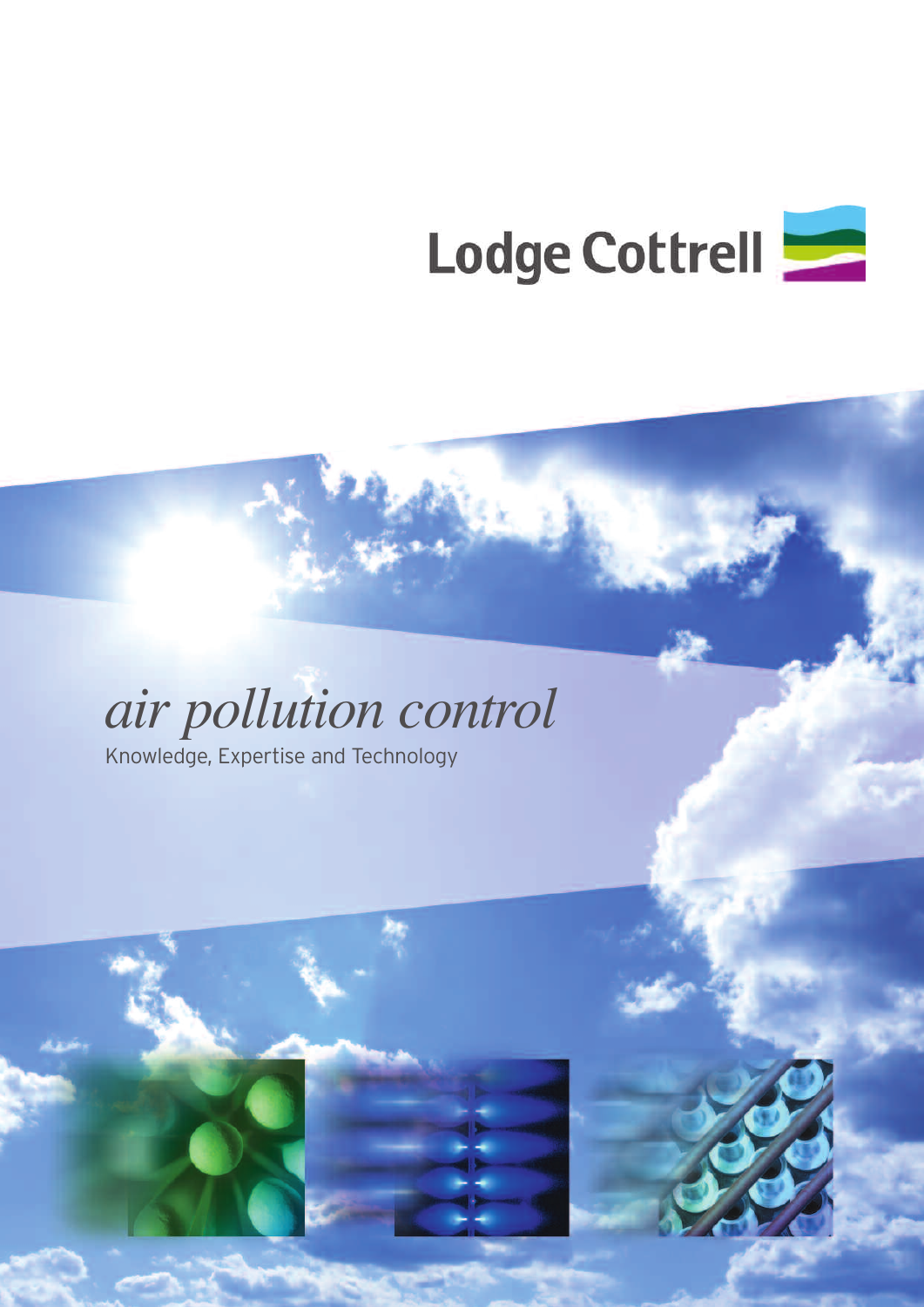# Lodge Cottrell Working with Industry

**Employing proven advanced concepts to provide industry with highly efficient and cost-effective systems for emissions control.**

> Our customers benefit from the know-how we have acquired from installing over 4,500 plants world-wide. This, together with Lodge Cottrell's extensive range of technologies means the company is uniquely qualified to provide air pollution control systems to many different processes. Working closely with industries including power generation, cement, minerals and metals processing, chemicals and Energy from Waste we can provide high efficiency cost-effective emissions control.

> As part of KC Cottrell Co., Ltd., a major air pollution control company headquartered in Seoul, Korea, Lodge Cottrell markets its products and services around the globe. Our activities include feasibility studies, the supply of products from individual components to complete turnkey plants, improvement of existing installations, operation and maintenance, training of clients' personnel,

services and the supply of spare parts.



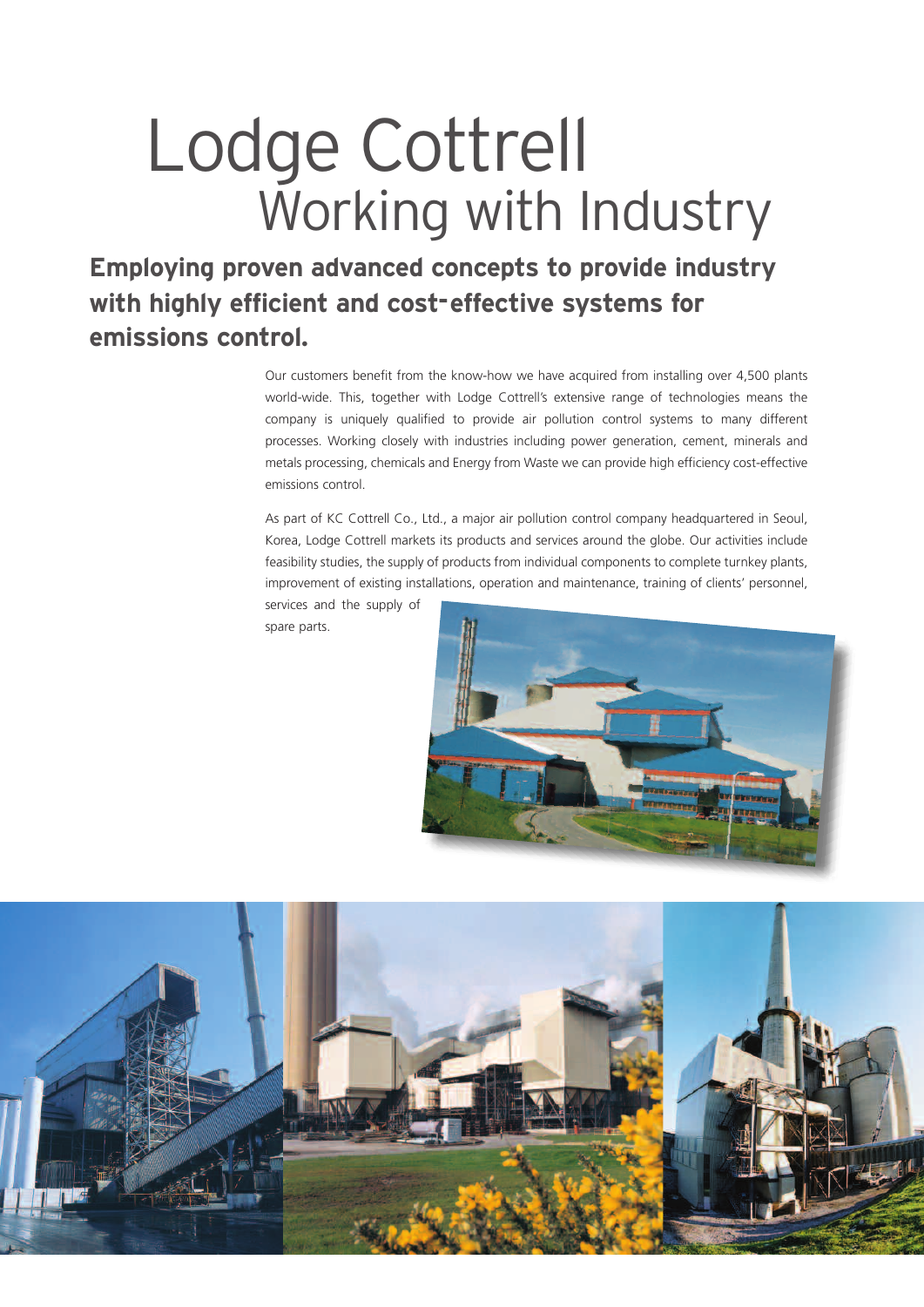## Innovative Solutions **through technology and know-how**



In 1883 Sir Oliver Lodge first demonstrated the use of electrostatic precipitation for the collection of dust particles. This innovation led to vast improvements in the lives of much of the population as the technology was used to clean up the chimneys needed to fire industry and create wealth.

Such innovation has remained core to Lodge Cottrell as it continues to provide solutions to ever more complex environmental problems.

Lodge Cottrell is one of the world's leading specialists in air pollution control. Its plants are characterised by their low capital costs, high efficiency, minimal maintenance, low running costs and industrial utilisation of by-products. A unique combination of people and technology together with sound business ethics and a focus on product development, all contribute to Lodge Cottrell's capability to offer the most suitable system for any given application.

#### Particulate Control **Lodge Cottrell prides itself on being amongst the world's leading names in dust control.**

- Our L-type dry electrostatic precipitators reduce dust emissions on every continent for leading power and process companies. Using this highly versatile technology Lodge Cottrell is also able to provide many novel options for the upgrading of existing plants to meet ever more stringent emissions limits. Our particulate control expertise extends to Wet-type precipitators with the supply of both vertical and horizontal flow units. **Electrostatic Precipitators**
- Our Pulse-Jet Fabric Filters achieve dust collection efficiencies of greater than 99.9% and are used throughout industry on a wide range of applications. They provide sound technical and commercially attractive solutions on processes which demand high collection efficiencies with related low dust emissions. These filters require an absolute minimum of attention and maintenance. **Fabric Filters**
- Lodge Cottrell Ceramic Filters are an extension to the Pulse-Jet Fabric Filter range and can operate at temperatures up to 500°C. They achieve particulate emissions as low as 1 mg/m<sup>3</sup>, and can operate in arduous process conditions with high acid gas concentrations. In additon to emission control the ceramic filter is also effective for the reclamation of valuable process materials such as metals and minerals. **Ceramic Filters**

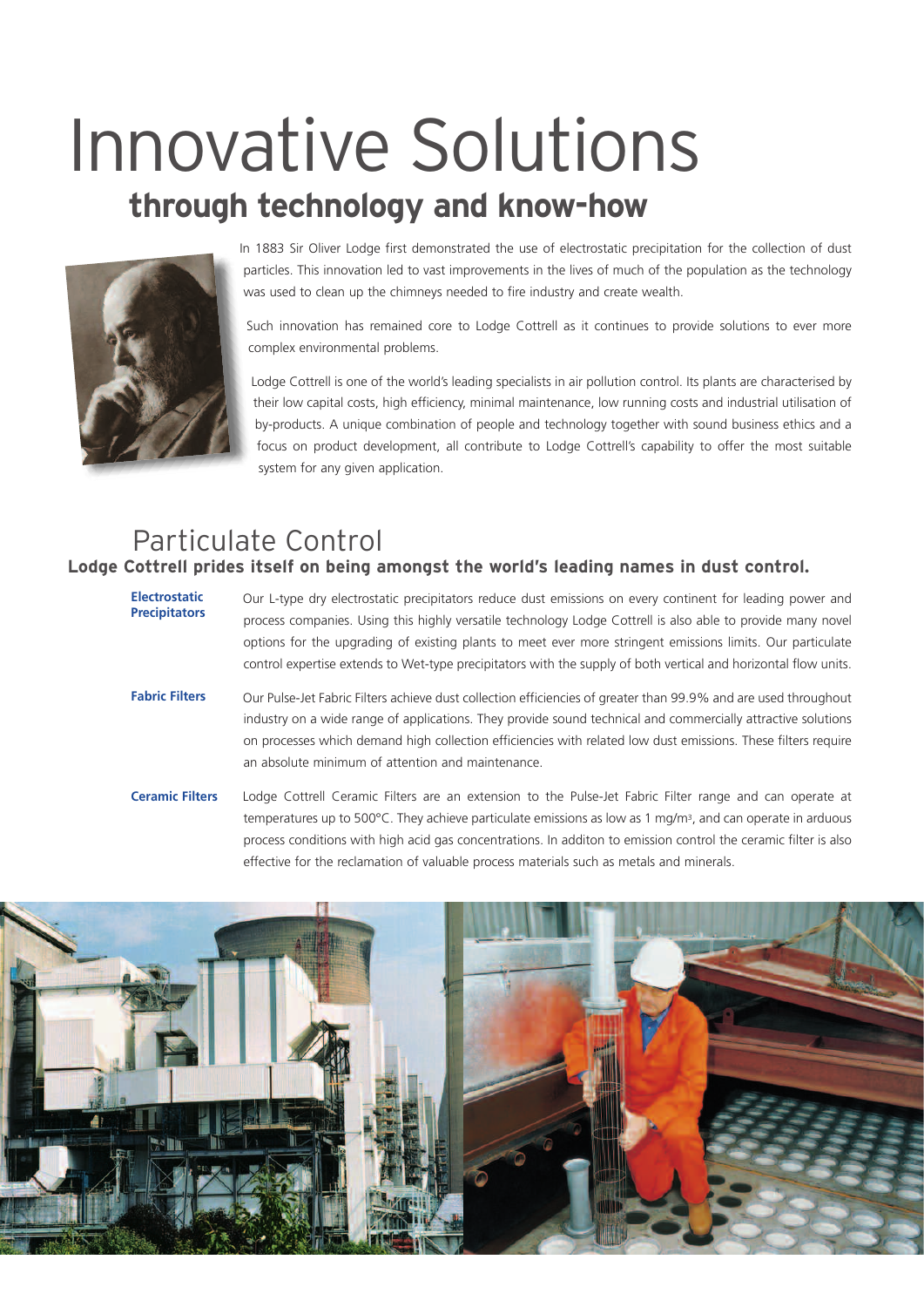## Flue Gas Desulphurisation

Lodge Cottrell is able to offer FGD technology for large process applications such as power stations, steel works, and chemical plants. This high efficiency, low cost, limestone to gypsum process is well proven and is operational on many large boiler units worldwide.

## De-NOx Systems

Also included within our extensive portfolio are De-NOx systems which reduce harmful nitrous oxide gases. We are experienced providers of both catalytic (SCR) and none catalytic (SNCR) reduction systems.

### Acid Gas Removal

When used in conjunction with a sodium or calcium based sorbent injection system, Pulse-Jet Filters can also be used to reduce acid gas emissions. This is essential for many energy from waste and incineration processes where the lowest emissions of sulphur oxides, hydrogen chloride and hydrogen fluoride are required.

Other contaminants such as heavy metals and organic species can be removed through the addition of alternative types of sorbents.

For some processes dry sorbent injection is not suitable. Where this arises a wet scrubbing system can be applied for the removal of gaseous pollutants.



*Wet FGD system at Tangjin Power Station, Korea*



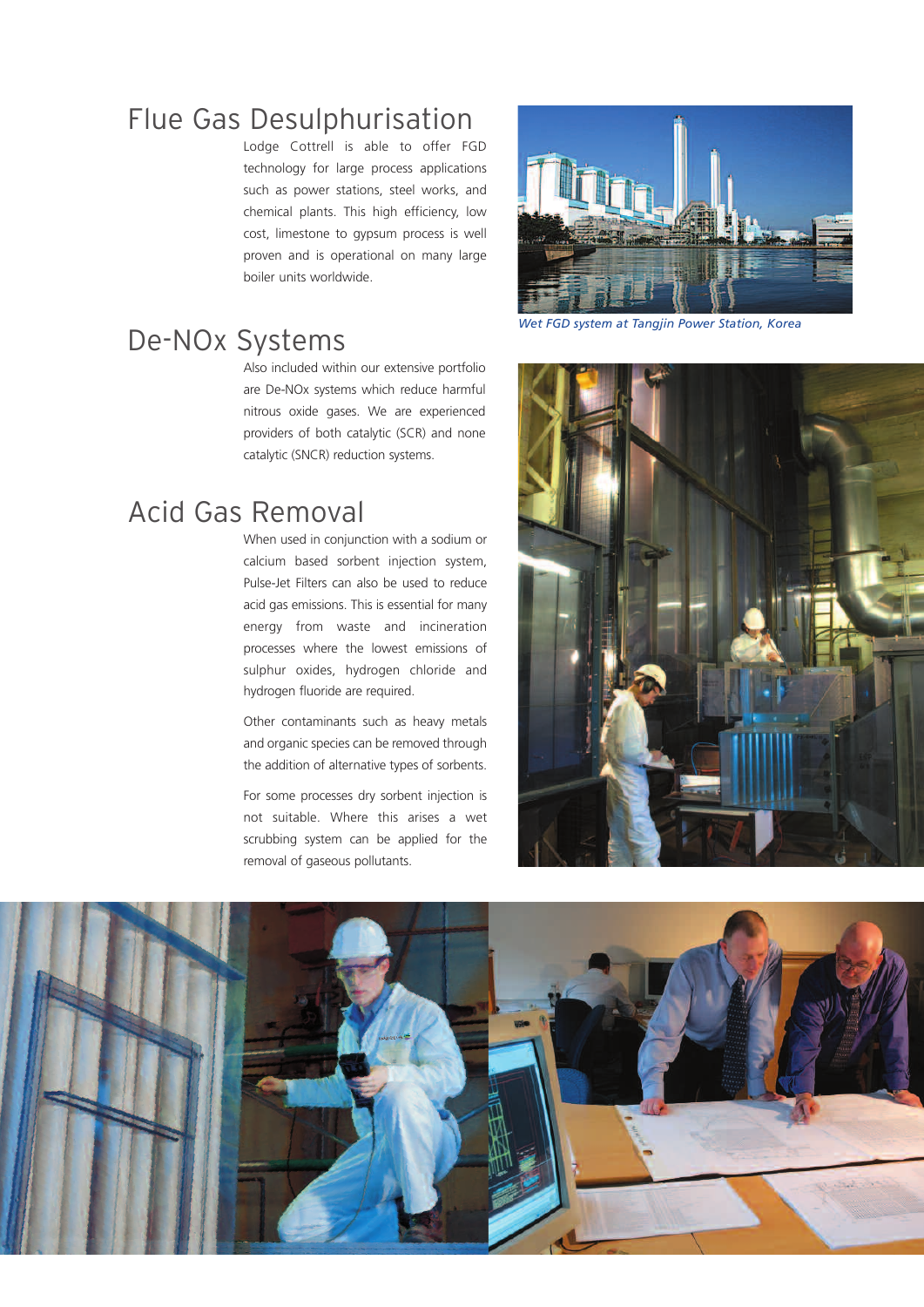## Design Excellence

From our technology centre in Birmingham, England, engineers design and develop effective emission control solutions to meet the most stringent worldwide standards.

Quality and precision are key to our culture and ISO 9001 certification is very important to our operation.

Effective project management and quality



assurance are high priorities within the company, on-site and with our key suppliers.

#### Environmental Services

With a large team of experienced design, installation and testing engineers we are able to offer a comprehensive after sales service. As well as servicing and maintaining both Lodge Cottrell and other proprietary equipment, we undertake a wide range of general site services from ducting repairs and installation through to complete process plant erection, commissioning, operation and maintenance.

## Worldwide Spares Service

Lodge Cottrell provides an efficient spares service for genuine components and parts wherever and whenever you may require them.

Spares can be matched against drawings and specifications for more than 4,500 particulate control systems worldwide.

Since we have designed and built these units we believe that we are the best source for spares.

In addition to Lodge Cottrell plants, the company incorporates the following well-known names and is committed to supporting the worldwide population of plants with a first class spares service.

- Lodge Sturtevant Ltd
- Buell Ltd (Dryers, Motorised Double Flap Valves, Rotary Valves)
- Sturtevant (Gas Cleaning) Ltd (Floseal/Mancuna Valves)
- Sturtevant Process Ltd
- W.C. Holmes & Co
- Holmes Gas Cleaning
- Peabody Sturtevant Ltd
- Environmental Air Filtration